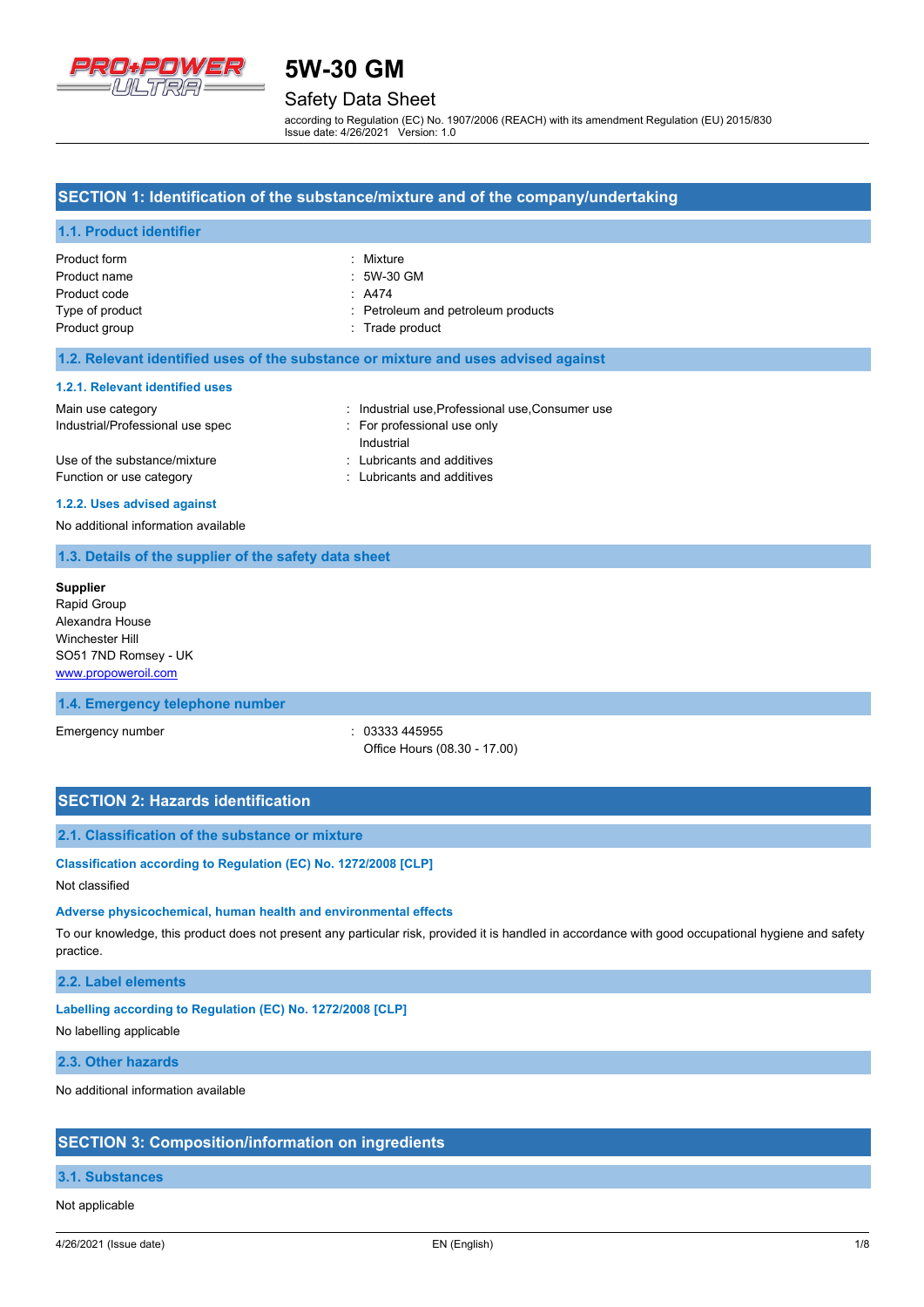# Safety Data Sheet

according to Regulation (EC) No. 1907/2006 (REACH) with its amendment Regulation (EU) 2015/830

| 3.2. Mixtures                                                                                   |                                                                                                          |                 |                                                                                     |  |
|-------------------------------------------------------------------------------------------------|----------------------------------------------------------------------------------------------------------|-----------------|-------------------------------------------------------------------------------------|--|
| <b>Name</b>                                                                                     | <b>Product identifier</b>                                                                                | $\frac{9}{6}$   | <b>Classification according to</b><br><b>Regulation (EC) No.</b><br>1272/2008 [CLP] |  |
| Baseoil - Unspecified - Lubricating Oils (Petroleum),<br>C20-50, Hydrotreated Neutral Oil-Based | (CAS-No.) 72623-87-1<br>(EC-No.) 276-738-4<br>(EC Index-No.) 649-483-00-5<br>(REACH-no) 01-2119474889-13 | $\geq 80 - 590$ | Asp. Tox. 1, H304                                                                   |  |
| MINERAL OIL<br>substance with a Community workplace exposure limit                              | (CAS-No.) 64742-54-7<br>(EC-No.) MIXTURE<br>(REACH-no) 01-2119484627-25                                  | $\ge 5 - 5.5$   | Asp. Tox. 1, H304                                                                   |  |

Full text of H-statements: see section 16

| <b>SECTION 4: First aid measures</b>                                                                                                                       |                                                                                                                                                                                                             |
|------------------------------------------------------------------------------------------------------------------------------------------------------------|-------------------------------------------------------------------------------------------------------------------------------------------------------------------------------------------------------------|
| 4.1. Description of first aid measures                                                                                                                     |                                                                                                                                                                                                             |
| First-aid measures after inhalation<br>First-aid measures after skin contact<br>First-aid measures after eye contact<br>First-aid measures after ingestion | : Remove person to fresh air and keep comfortable for breathing.<br>: Wash skin with plenty of water.<br>: Rinse eyes with water as a precaution.<br>: Call a poison center or a doctor if you feel unwell. |
| 4.2. Most important symptoms and effects, both acute and delayed                                                                                           |                                                                                                                                                                                                             |
| No additional information available                                                                                                                        |                                                                                                                                                                                                             |

**4.3. Indication of any immediate medical attention and special treatment needed**

Treat symptomatically.

| <b>SECTION 5: Firefighting measures</b>                    |                                                                                                                                             |
|------------------------------------------------------------|---------------------------------------------------------------------------------------------------------------------------------------------|
| 5.1. Extinguishing media                                   |                                                                                                                                             |
| Suitable extinguishing media                               | : Water spray. Dry powder. Foam. Carbon dioxide.                                                                                            |
| 5.2. Special hazards arising from the substance or mixture |                                                                                                                                             |
| Hazardous decomposition products in case of fire           | : Toxic fumes may be released.                                                                                                              |
| 5.3. Advice for firefighters                               |                                                                                                                                             |
| Protection during firefighting                             | : Do not attempt to take action without suitable protective equipment. Self-contained<br>breathing apparatus. Complete protective clothing. |

| <b>SECTION 6: Accidental release measures</b> |                                                                                                                                                                |  |  |
|-----------------------------------------------|----------------------------------------------------------------------------------------------------------------------------------------------------------------|--|--|
|                                               | 6.1. Personal precautions, protective equipment and emergency procedures                                                                                       |  |  |
| 6.1.1. For non-emergency personnel            |                                                                                                                                                                |  |  |
| <b>Emergency procedures</b>                   | Ventilate spillage area.                                                                                                                                       |  |  |
| 6.1.2. For emergency responders               |                                                                                                                                                                |  |  |
| Protective equipment                          | : Do not attempt to take action without suitable protective equipment. For further information<br>refer to section 8: "Exposure controls/personal protection". |  |  |
| <b>6.2. Environmental precautions</b>         |                                                                                                                                                                |  |  |

Avoid release to the environment.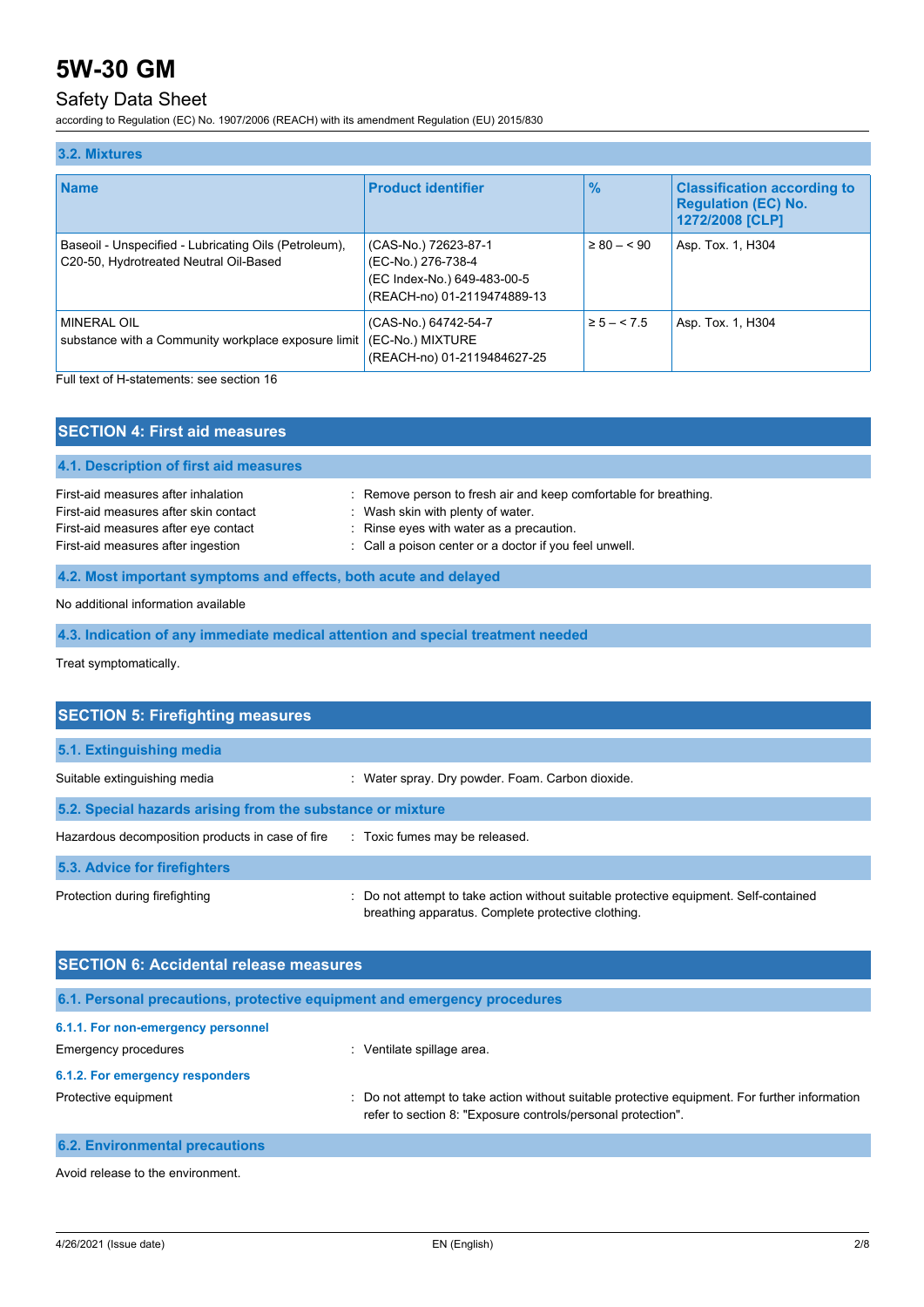# Safety Data Sheet

according to Regulation (EC) No. 1907/2006 (REACH) with its amendment Regulation (EU) 2015/830

| 6.3. Methods and material for containment and cleaning up |                                                                                                                  |  |  |
|-----------------------------------------------------------|------------------------------------------------------------------------------------------------------------------|--|--|
| Methods for cleaning up<br>Other information              | Take up liquid spill into absorbent material.<br>: Dispose of materials or solid residues at an authorized site. |  |  |
| <b>6.4. Reference to other sections</b>                   |                                                                                                                  |  |  |

For further information refer to section 13.

| <b>SECTION 7: Handling and storage</b>                            |                                                                                                                                                                                              |
|-------------------------------------------------------------------|----------------------------------------------------------------------------------------------------------------------------------------------------------------------------------------------|
| 7.1. Precautions for safe handling                                |                                                                                                                                                                                              |
| Precautions for safe handling<br>Hygiene measures                 | : Ensure good ventilation of the work station. Wear personal protective equipment.<br>: Do not eat, drink or smoke when using this product. Always wash hands after handling the<br>product. |
| 7.2. Conditions for safe storage, including any incompatibilities |                                                                                                                                                                                              |
| Storage conditions                                                | : Store in a well-ventilated place. Keep cool.                                                                                                                                               |

**7.3. Specific end use(s)**

No additional information available

# **SECTION 8: Exposure controls/personal protection**

# **8.1. Control parameters**

# **8.1.1 National occupational exposure and biological limit values**

| <b>MINERAL OIL (64742-54-7)</b>                           |                      |  |
|-----------------------------------------------------------|----------------------|--|
| <b>EU - Indicative Occupational Exposure Limit (IOEL)</b> |                      |  |
| Local name                                                | Oil mist             |  |
| <b>IOEL TWA</b>                                           | $5 \text{ mg/m}^3$   |  |
| <b>IOEL STEL</b>                                          | 10 mg/m <sup>3</sup> |  |

#### **8.1.2. Recommended monitoring procedures**

No additional information available

#### **8.1.3. Air contaminants formed**

No additional information available

### **8.1.4. DNEL and PNEC**

No additional information available

## **8.1.5. Control banding**

No additional information available

## **8.2. Exposure controls**

## **8.2.1. Appropriate engineering controls**

### **Appropriate engineering controls:**

Ensure good ventilation of the work station.

## **8.2.2. Personal protection equipment**

# **Personal protective equipment symbol(s):**

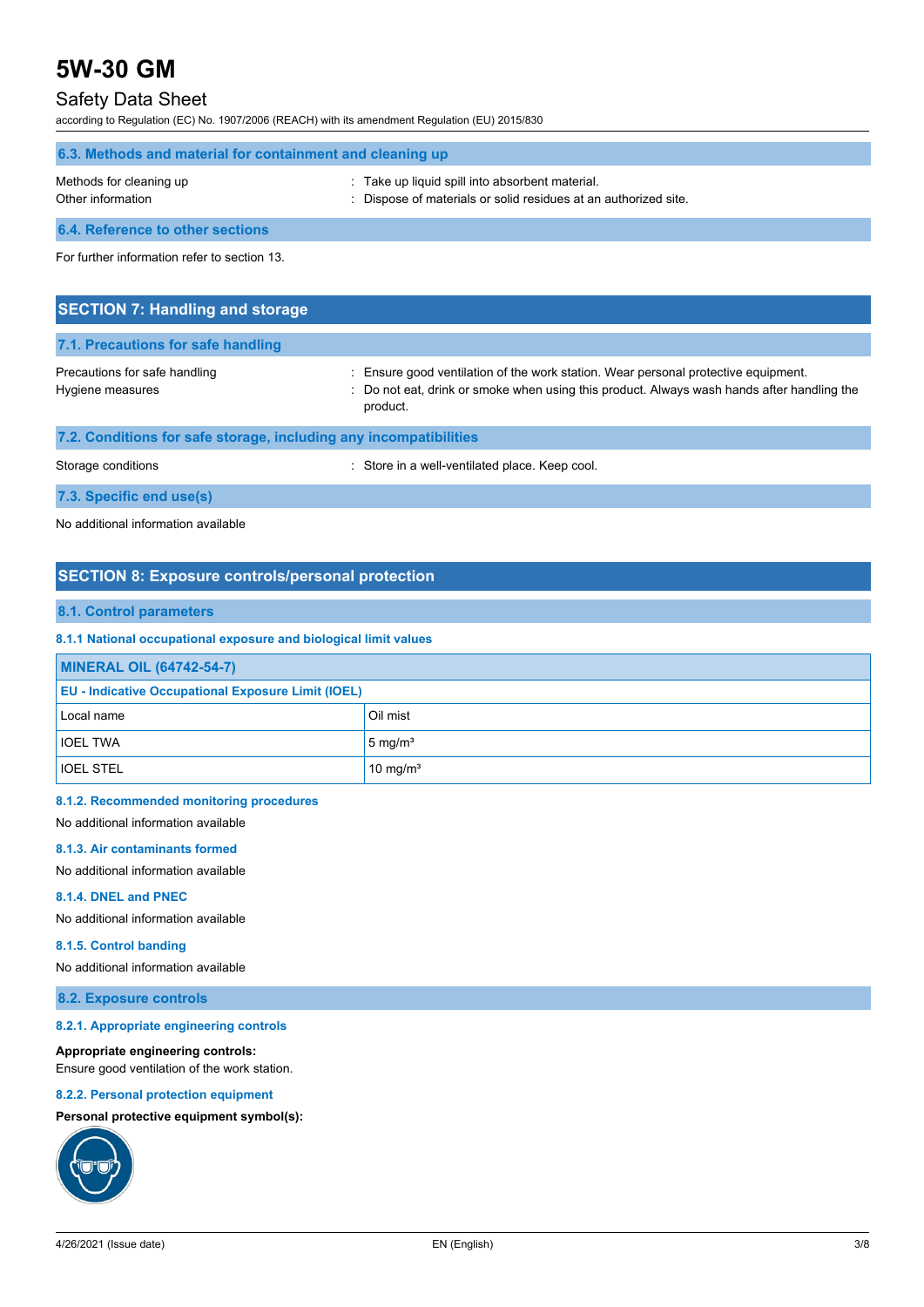# Safety Data Sheet

according to Regulation (EC) No. 1907/2006 (REACH) with its amendment Regulation (EU) 2015/830

## **8.2.2.1. Eye and face protection**

| Eye protection: |  |
|-----------------|--|
| Safety glasses  |  |

## **8.2.2.2. Skin protection**

|  | Skin and body protection: |
|--|---------------------------|
|  |                           |

Wear suitable protective clothing

| Hand protection: |  |  |
|------------------|--|--|
| $D = 4 + 4$      |  |  |

Protective gloves

### **8.2.2.3. Respiratory protection**

### **Respiratory protection:**

In case of insufficient ventilation, wear suitable respiratory equipment

## **8.2.2.4. Thermal hazards**

No additional information available

### **8.2.3. Environmental exposure controls**

# **Environmental exposure controls:**

Avoid release to the environment.

| <b>SECTION 9: Physical and chemical properties</b>         |                                  |  |
|------------------------------------------------------------|----------------------------------|--|
| 9.1. Information on basic physical and chemical properties |                                  |  |
| Physical state                                             | Liquid                           |  |
| Colour                                                     | amber.                           |  |
| Odour                                                      | Characteristic odour.            |  |
| Odour threshold                                            | No data available                |  |
| pH                                                         | No data available                |  |
| Relative evaporation rate (butylacetate=1)                 | No data available                |  |
| Melting point                                              | Not applicable                   |  |
| Freezing point                                             | No data available                |  |
| Boiling point                                              | No data available                |  |
| Flash point                                                | 235 °C                           |  |
| Auto-ignition temperature                                  | No data available                |  |
| Decomposition temperature                                  | No data available                |  |
| Flammability (solid, gas)                                  | Not applicable                   |  |
| Vapour pressure                                            | No data available                |  |
| Relative vapour density at 20 °C                           | No data available                |  |
| Relative density                                           | 0.874 @ 15.6 deg C               |  |
| Solubility                                                 | insoluble in water               |  |
| Partition coefficient n-octanol/water (Log Pow)            | No data available                |  |
| Viscosity, kinematic                                       | 67 mm <sup>2</sup> /s @ 40 deg C |  |
| Viscosity, dynamic                                         | No data available                |  |
| Explosive properties                                       | No data available                |  |
| Oxidising properties                                       | No data available                |  |
| <b>Explosive limits</b>                                    | No data available                |  |

# **9.2. Other information**

No additional information available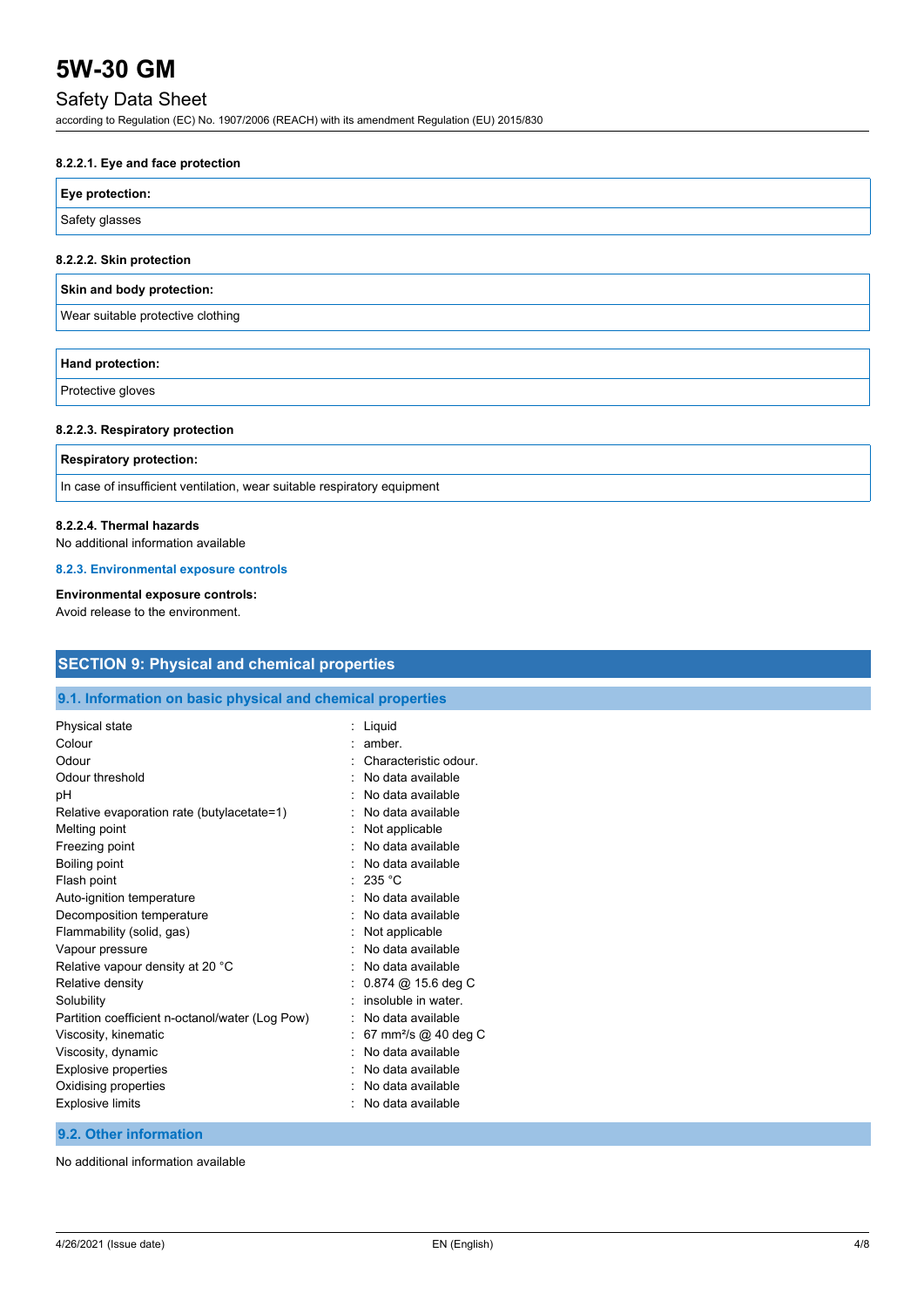# Safety Data Sheet

according to Regulation (EC) No. 1907/2006 (REACH) with its amendment Regulation (EU) 2015/830

## **SECTION 10: Stability and reactivity**

## **10.1. Reactivity**

The product is non-reactive under normal conditions of use, storage and transport.

# **10.2. Chemical stability**

Stable under normal conditions.

**10.3. Possibility of hazardous reactions**

No dangerous reactions known under normal conditions of use.

**10.4. Conditions to avoid**

None under recommended storage and handling conditions (see section 7).

## **10.5. Incompatible materials**

No additional information available

**10.6. Hazardous decomposition products**

Under normal conditions of storage and use, hazardous decomposition products should not be produced.

# **SECTION 11: Toxicological information**

#### **11.1 Information on toxicological effects**

| Acute toxicity (oral)<br>Acute toxicity (dermal)<br>Acute toxicity (inhalation)                                                              |   | Not classified<br>Not classified<br>Not classified                                     |
|----------------------------------------------------------------------------------------------------------------------------------------------|---|----------------------------------------------------------------------------------------|
| Skin corrosion/irritation<br>Serious eye damage/irritation<br>Respiratory or skin sensitisation<br>Germ cell mutagenicity<br>Carcinogenicity |   | Not classified<br>Not classified<br>Not classified<br>Not classified<br>Not classified |
| Reproductive toxicity                                                                                                                        | ٠ | Not classified                                                                         |
| STOT-single exposure                                                                                                                         |   | Not classified                                                                         |
| STOT-repeated exposure                                                                                                                       | ۰ | Not classified                                                                         |
| Aspiration hazard                                                                                                                            |   | Not classified                                                                         |
| 5W-30 GM                                                                                                                                     |   |                                                                                        |

Viscosity, kinematic **67 mm**<sup>2</sup>/s @ 40 deg C

| <b>SECTION 12: Ecological information</b>                  |                                                                                             |
|------------------------------------------------------------|---------------------------------------------------------------------------------------------|
| 12.1. Toxicity                                             |                                                                                             |
| Ecology - general                                          | : The product is not considered harmful to aquatic organisms nor to cause long-term adverse |
| Hazardous to the aquatic environment, short-term           | effects in the environment.<br>Not classified<br>$\mathcal{F}_{\mathcal{A}}$                |
| (acute)<br>Hazardous to the aquatic environment, long-term | Not classified<br>٠.                                                                        |
| (chronic)<br>Not rapidly degradable                        |                                                                                             |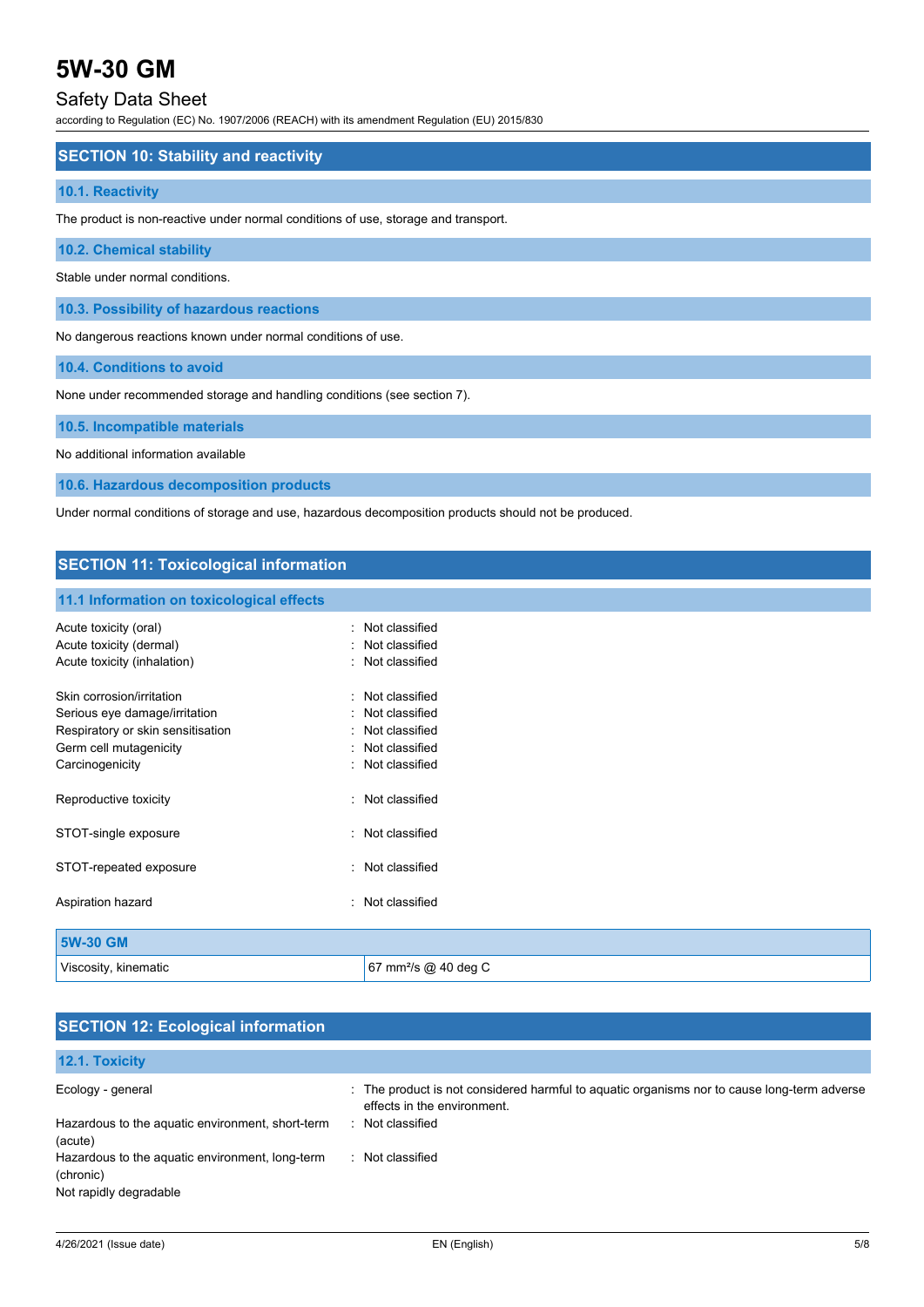# Safety Data Sheet

according to Regulation (EC) No. 1907/2006 (REACH) with its amendment Regulation (EU) 2015/830

| 12.2. Persistence and degradability      |
|------------------------------------------|
| No additional information available      |
| 12.3. Bioaccumulative potential          |
| No additional information available      |
| 12.4. Mobility in soil                   |
| No additional information available      |
| 12.5. Results of PBT and vPvB assessment |
| No additional information available      |
| 12.6. Other adverse effects              |

No additional information available

| <b>SECTION 13: Disposal considerations</b> |  |  |
|--------------------------------------------|--|--|
| 13.1. Waste treatment methods              |  |  |

Waste treatment methods : Dispose of contents/container in accordance with licensed collector's sorting instructions.

# **SECTION 14: Transport information**

| In accordance with ADR / IMDG / IATA / ADN / RID |                |                |                |                |
|--------------------------------------------------|----------------|----------------|----------------|----------------|
| <b>ADR</b>                                       | <b>IMDG</b>    | <b>IATA</b>    | <b>ADN</b>     | <b>RID</b>     |
| 14.1. UN number                                  |                |                |                |                |
| Not applicable                                   | Not applicable | Not applicable | Not applicable | Not applicable |
| 14.2. UN proper shipping name                    |                |                |                |                |
| Not applicable                                   | Not applicable | Not applicable | Not applicable | Not applicable |
| 14.3. Transport hazard class(es)                 |                |                |                |                |
| Not applicable                                   | Not applicable | Not applicable | Not applicable | Not applicable |
| 14.4. Packing group                              |                |                |                |                |
| Not applicable                                   | Not applicable | Not applicable | Not applicable | Not applicable |
| 14.5. Environmental hazards                      |                |                |                |                |
| Not applicable                                   | Not applicable | Not applicable | Not applicable | Not applicable |
| No supplementary information available           |                |                |                |                |

**14.6. Special precautions for user**

**Overland transport** Not applicable **Transport by sea** Not applicable **Air transport** Not applicable **Inland waterway transport** Not applicable **Rail transport** Not applicable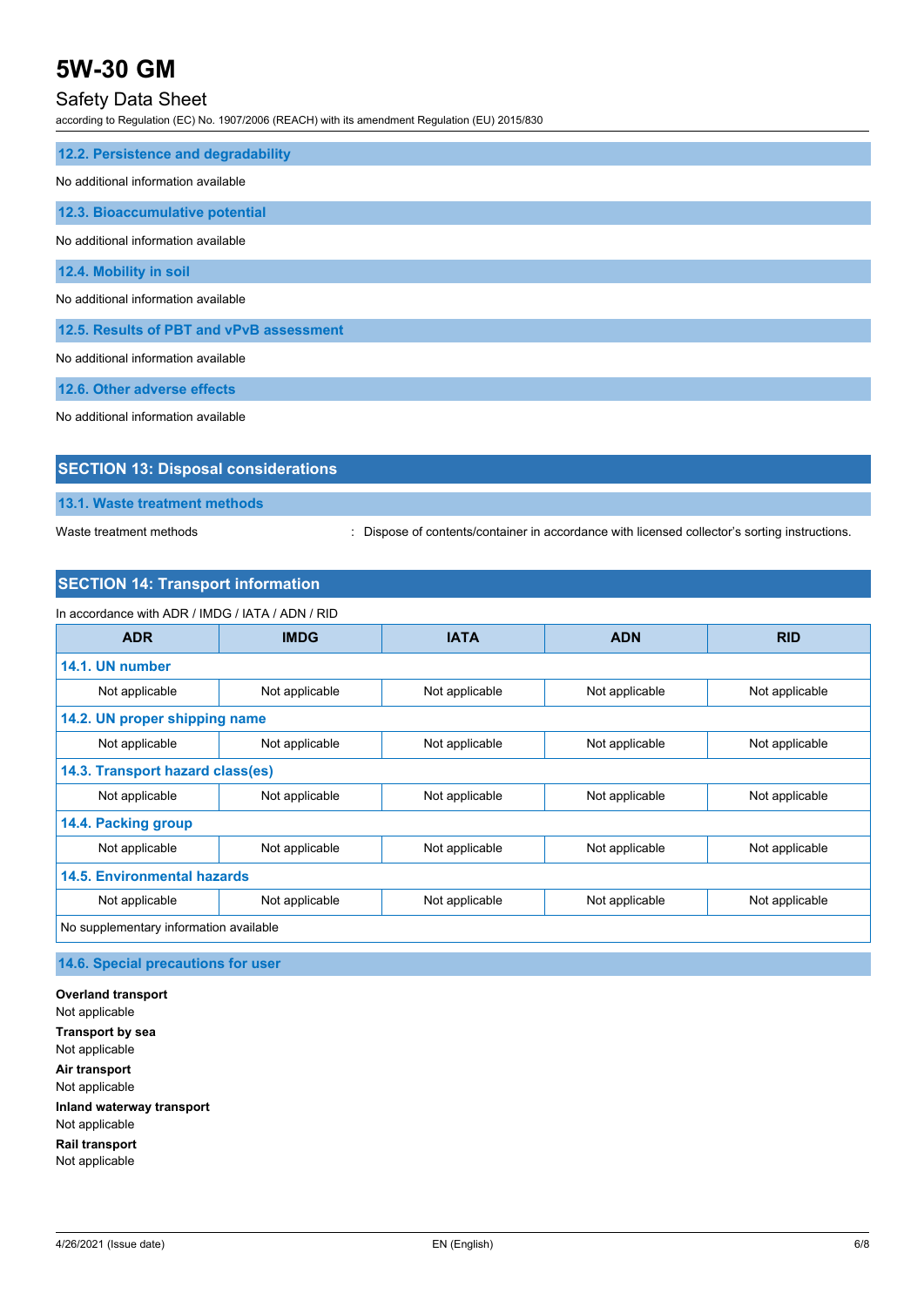# Safety Data Sheet

according to Regulation (EC) No. 1907/2006 (REACH) with its amendment Regulation (EU) 2015/830

## **14.7. Transport in bulk according to Annex II of Marpol and the IBC Code**

Not applicable

# **SECTION 15: Regulatory information**

**15.1. Safety, health and environmental regulations/legislation specific for the substance or mixture**

### **15.1.1. EU-Regulations**

Contains no REACH substances with Annex XVII restrictions

Contains no substance on the REACH candidate list

Contains no REACH Annex XIV substances

Contains no substance subject to Regulation (EU) No 649/2012 of the European Parliament and of the Council of 4 July 2012 concerning the export and import of hazardous chemicals.

Contains no substance subject to Regulation (EU) No 2019/1021 of the European Parliament and of the Council of 20 June 2019 on persistent organic pollutants

# **15.1.2. National regulations**

No additional information available

**15.2. Chemical safety assessment**

No chemical safety assessment has been carried out

# **SECTION 16: Other information**

| Abbreviations and acronyms: |                                                                                                 |
|-----------------------------|-------------------------------------------------------------------------------------------------|
| <b>ADN</b>                  | European Agreement concerning the International Carriage of Dangerous Goods by Inland Waterways |
| <b>ADR</b>                  | European Agreement concerning the International Carriage of Dangerous Goods by Road             |
| <b>ATE</b>                  | <b>Acute Toxicity Estimate</b>                                                                  |
| <b>BLV</b>                  | <b>Biological limit value</b>                                                                   |
| CAS-No.                     | <b>Chemical Abstract Service number</b>                                                         |
| <b>CLP</b>                  | Classification Labelling Packaging Regulation; Regulation (EC) No 1272/2008                     |
| <b>DMEL</b>                 | <b>Derived Minimal Effect level</b>                                                             |
| <b>DNEL</b>                 | Derived-No Effect Level                                                                         |
| <b>EC50</b>                 | Median effective concentration                                                                  |
| EC-No.                      | European Community number                                                                       |
| EN                          | European Standard                                                                               |
| <b>IATA</b>                 | International Air Transport Association                                                         |
| <b>IMDG</b>                 | International Maritime Dangerous Goods                                                          |
| <b>LC50</b>                 | Median lethal concentration                                                                     |
| LD50                        | Median lethal dose                                                                              |
| <b>LOAEL</b>                | Lowest Observed Adverse Effect Level                                                            |
| <b>NOAEC</b>                | No-Observed Adverse Effect Concentration                                                        |
| <b>NOAEL</b>                | No-Observed Adverse Effect Level                                                                |
| <b>NOEC</b>                 | No-Observed Effect Concentration                                                                |
| OEL                         | Occupational Exposure Limit                                                                     |
| PBT                         | Persistent Bioaccumulative Toxic                                                                |
|                             |                                                                                                 |